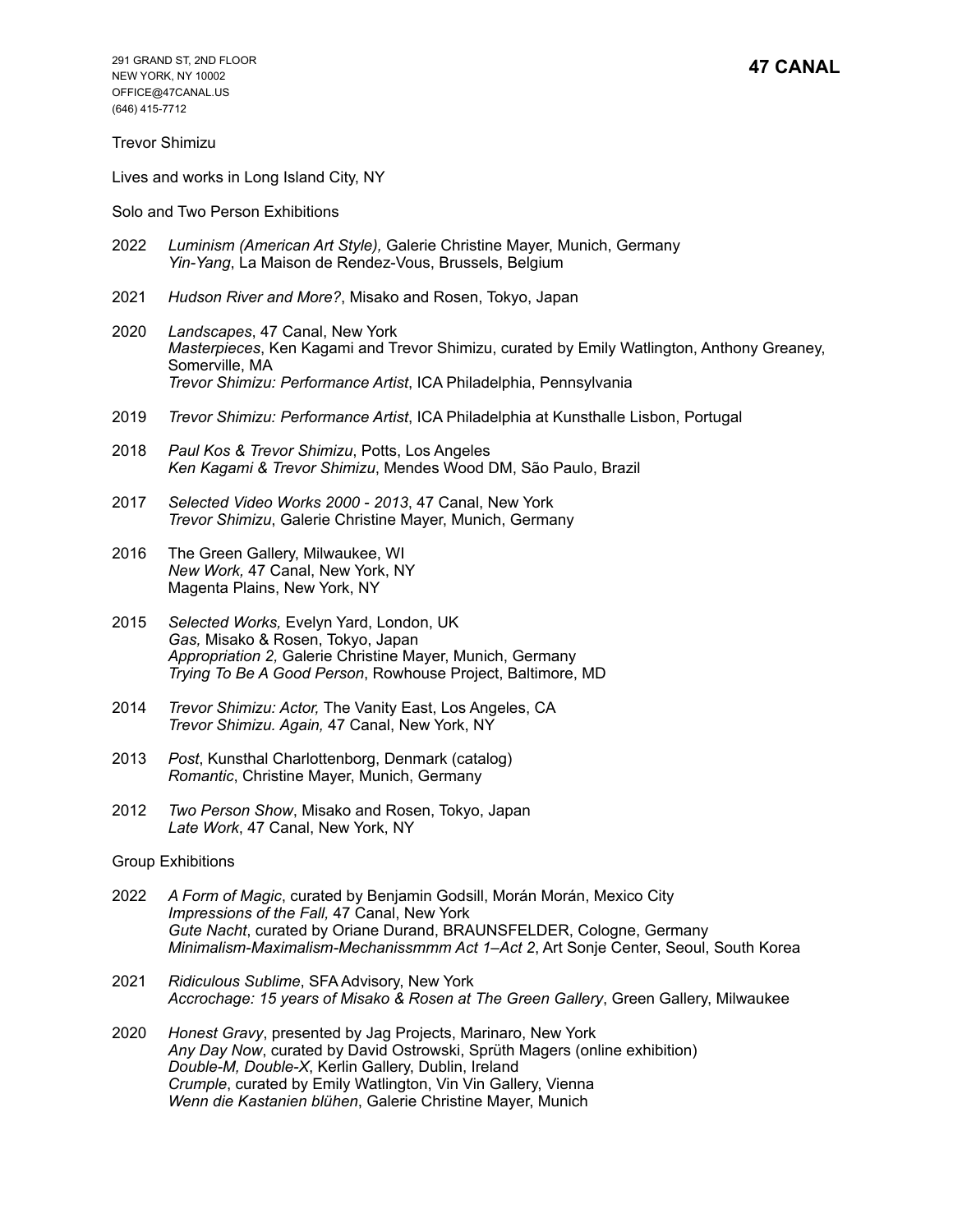Group Exhibitions (continued)

- 2019 *Il Ghirigoro*, curated by Francesco Tenaglia, Pio Pico, Los Angeles *Goldie's Gallery*, Galerie Christine Mayer, Munich ✧*Slow Hand Movements*✧*\* Gentle Whispers \* Water \* Salt \* Tingles \*,* curated by Frederick Cruz Nowell for Passing Fancy, Boers-Li Gallery, New York *Condo Shanghai 2019*, AIKE, Shanghai *Downtown Painting,* presented by Alex Katz, Peter Freeman Inc., New York *Artists I Steal From,* curated by Alvaro Barrington and Julia Peyton-Jones, Galerie Thaddaeus Ropac, London *Food Show 3*, 3A Gallery, New York *4 U,* curated by 650mAh, Haus N, Athens, Greece *Pastoral (Grind and Drone)*, 47 Canal, New York
- 2018 *Tiger-Poems and Songs for Hurricanes,* Curated by Andrés González, Travesía Cuatro, Guadalajara, Mexico *Michael Krebber, Win McCarthy, Josephine Pryde, Trevor Shimizu,* group show curated by Matt Moravec, Galería Marta Cerva, Madrid, Spain *Broadcasting: EAI at ICA*, Institute of Contemporary Art, University of Philadelphia, Philadelphia, PA *I Am A Scientist*, curated by Sadie Laska, V1 Gallery, Copenhagen, DK
- 2017 *The World Without Us*, Brennan & Griffin, New York *Adult Swim*, curated by Gerasimos Floratos, Pilar Corrias, London, UK *EXO EMO*, Greene Naftali Gallery, New York
- 2016 *Your Face in the Mirror Isn't Your Face, Similar to Plastic Silverware*, Moran Borandoff, Los Angeles *Milk of the Poppy*, CAPITAL, San Francisco, CA *"Edited at EAI": Artist to Artist*, Electronic Arts Intermix, New York, NY *Peaceful Pictures*, Kodomo, Queens, NY *Quiz 2 - Based on an Idea by Robert Stadler*, Mudam Luxembourg, Luxembourg City, Luxembourg
- 2015 *Cabin Fever Creature,* Centre for Style, Melbourne, Australia Nicolas Krupp, Basel, Switzerland *Terrapin,* Svetlana, New York, NY Édouard Montassut, Paris, France *comedie concrète*, Misako & Rosen, Tokyo, Japan *Hot Town, Summer in the City,* Galerie Christine Mayer, Munich, Germany *Tableau*, Kai Matsumiya, New York, NY *Looking Back/The 9th White Columns Annual - Selected by Cleopatras*, White Columns, NY
- 2014 *The Cats-in-Residence Program*, 356 Mission Rd., Los Angeles, CA *ABCOM*, four81, New York, NY *Silly Canvas*, Centre for Style, Melbourne, Australia *We Are All Cats,* 3A Gallery, New York, NY *Summer Show*, Galerie Christine Mayer, München, Germany *Whitney Biennial*, Whitney Museum of American Art, New York, NY *Multimedia Messaging Service*, curated by Nolan Simon, Dylan Spaysky and Curtis Glenn, Center Galleries, CCS, Detroit, MI
- 2013 *New Western Art*, curated by Frank Stuermer, Halele Timco, Temeswar, Romania Michael Thibault Gallery, Los Angeles, CA *If I had asked people what they wanted, they would have said faster horses*, Galerie Christine Mayer, Munich, Germany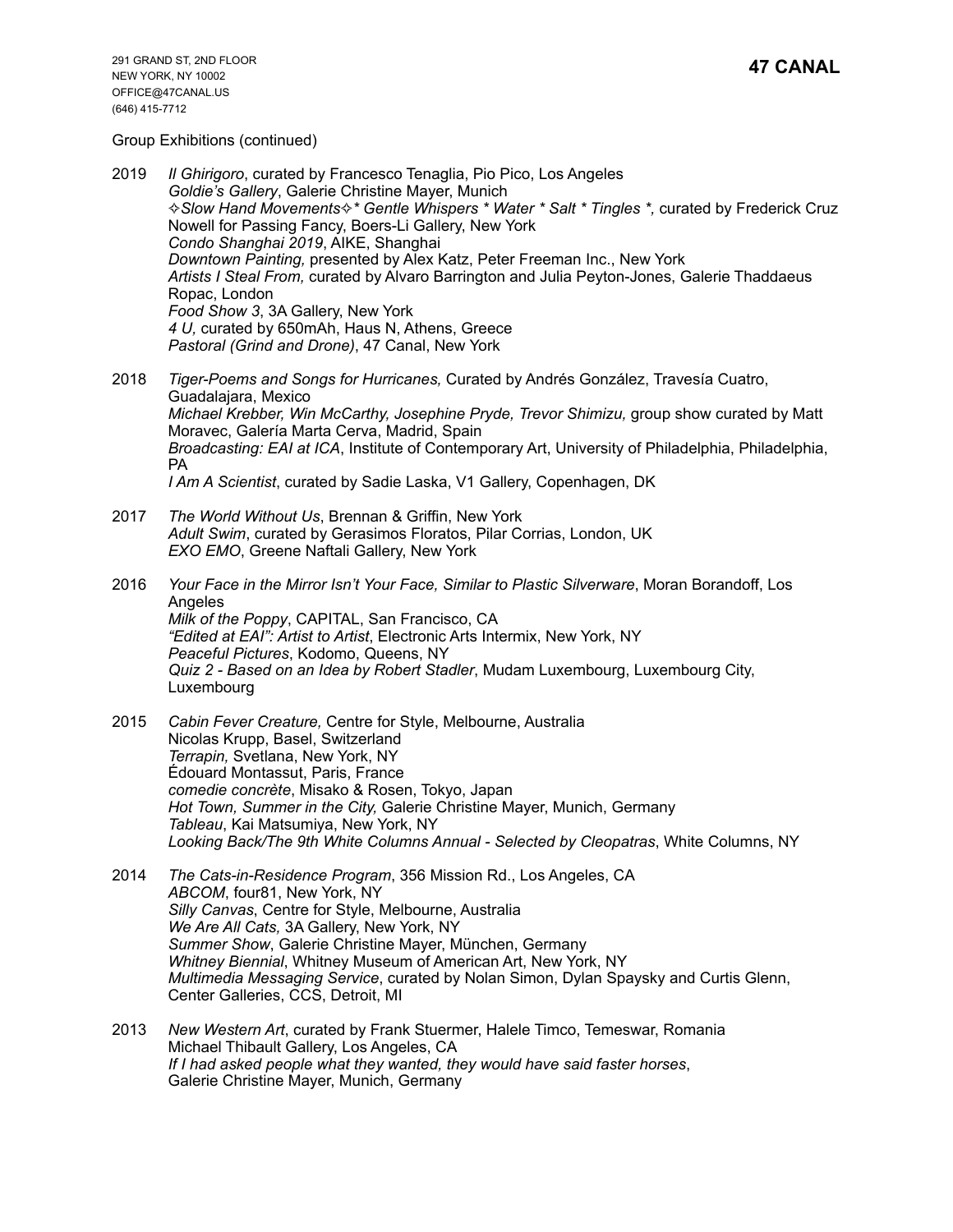### Group Exhibitions (continued)

- 2012 *VHS The Exhibition*, Franklin Street Works, Stamford, CT *Public Relations*, Night Gallery, Los Angeles, CA *Summer Show*, Galerie Christine Mayer, Munich, Germany *Context Message*, Zach Feuer, New York *Queens International 2012: Three Points Make A Triangle,* Queens Museum of Art, Queens, NY (catalog)
- 2011 *Local Realities*, curated by Tomio Koyama, Tokyo, Japan *Food Show,* 3A Gallery, New York, NY Nic Guagnini, Mieko Meguro, Trevor Shimizu, NHK Gallery, Hokkaido, Japan *The First Show, II*: David Berezin, Michael Guidetti, Trevor Shimizu, Jancar Jones Gallery, LA, California *Times Square Show*, organized by Marlous Borm, Times, Berlin, Germany *Happy Mind my pleasure* - MISAKO & ROSEN, Tokyo, Japan
- 2010 *Social Photography*, Carriage Trade, New York, NY 1*79 Canal / Anyways*, organized by Margaret Lee, White Columns, New York, NY
- 2009 *Large Folded Drawing*, 179 Canal, New York, NY *\*MAGIC JACKPOT\*,* Galerie Christine Mayer, Munich, Germany *Time-Life 2*, Taxter & Spengemann, New York, NY *Circular File Channel,* Curated by Josh Kline, PERFORMA, New York, NY *Geba-geba Summer Show Geba-Geba 4 Weeks,* MISAKO & ROSEN, Tokyo, Japan *Nobodies New York*, curated by Josh Kline, 179 Canal, New York, NY
- 2008 *Das Herr Winkelhuber Stipendium München*, organized by Leonhard Hurzlmeier, Emanuel Seitz und Ulrich Wulff, Weltraum 26, Munich, Germany *On From Here*, Guild & Greyshkul, New York, NY *Workspace,* organized by Antoine Catala, Galerie Christine Mayer, Munich, Germany *Here's Why Patterns*, MISAKO & ROSEN, Tokyo, Japan
- 2006 *Action Adventure*, curated by Melissa Brown, Josh Kline, and Michael Williams, Canada, New York, NY

### **Screenings**

- 2017 Manila Institute Presents: "Video Screenings at Rachel Uffner," Rachel Uffner Gallery, New York, NY
- 2016 *"Edited at EAI": Artist to Artist*, EAI, New York, NY
- 2014 *SUMMERJAM MUSIC VIDEO MIX*, EAI, New York, NY
- Curatorial Projects
- 2017-present STUDIO 640
- 2017 Rafael Delacruz Marc Matchak Goldie's Gallery, 2016-present
- 2018 Mieko Meguro Masahiko Kuwahara, Yui Yaegashi Rafael Delacruz, Quintessa Matranga, Chris Milic John Riepenhoff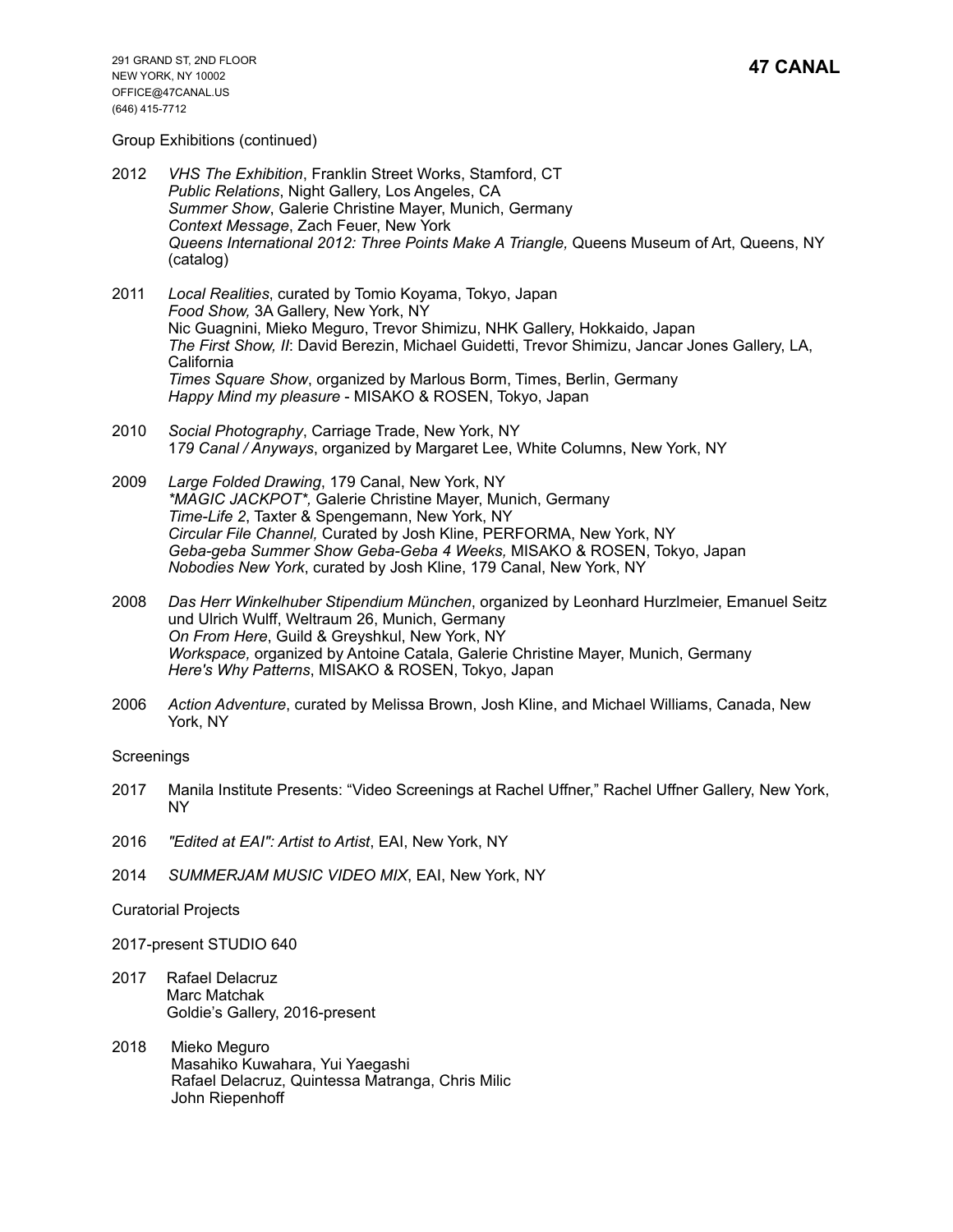# Curatorial Projects (continued)

- 2017 Quintessa Matranga Andrew Englehorn Tan Kagami Chris Milic Rafael Delacruz
- 2016 Quintessa Matranga, Rafael Delacruz, Antoine Catala Mieko Meguro Ken Kagami, Asha Schechter Alex Kwartler Eric Palgon Tan Kagami Puppies Puppies Satoru Eguchi September Diencephalon *Mud of Murk*, 3A Gallery, New York, NY

**Publications** 

*Broadcasting EAI at ICA,* Electronic Arts Intermix, New York and Institute of Contemporary Art, Pennsylvania, 2022 *Farts*, Hassla, 2016 *Allison and Marvin Fritz*, Misako & Rosen, 2015 *Series Series*, Pork Salad Press, 2015 Santos, Jon. Edited by Cynthia Leung. *Resurrection.* Common Space, 2014 *Sunburns*, Misako & Rosen, 2012

Published Writings

Shimizu, Trevor. Art Asia Pacific: "Trevor Shimizu on Dan Graham," July 2021.

### Bibliography

 Shriek, Tina. Cultured: "Advisor Lisa Schiff Maps the Arts' Return to Nature," July 23, 2021 Bucciero, Joe. Artforum: "Openings: Trevor Shimizu," April 2020 Smith, Roberta. The New York Times: "What to See Right Now in New York Art Galleries," March 11, 2020

 Surface: "8 Must-See Exhibitions This Week, From London to Pittsburgh and Beyond," March 9, 2020

 Wattlington, Emily. Mousse Magazine: "Trevor Shimizu and Ken Kagami 'Masterpieces' at Anthony Greaney, Somerville," February 27, 2020

 Sanchez-Kozyrev, Chistina. Contemporanea: "Trevor Shimizu: Performance Artist," February 3, 2020

 Watlington, Emily. Art in America: "Trevor Shimizu's Painter Persona Spoofs Masculine Ideals Of Artistic Genius," November 20, 2019

 Klein, Alex & Weber, Stephen R. CURA: "Trevor Shimizu: Performance Artist," November 2019 Sachs, Brita. Frankfurter Allgemeine: "Kunst gibt es auch im Beauty Salon," September 20, 2019 Art Expert, The Art Gorgeous."How VARIOUS OTHERS Fuels Munich's Art Scene," September 11, 2019

 Yeh, Spencer, C. Bomb Magazine: "Confusing and Accurate and Deadpan". February 19, 2019 Cleman, Rebecca. Screen Slate: "Trevor Shimizu: Site Specific", October 25, 2018 Watlington, Emily. Mousse Magazine: "Ken Kagami and Trevor Shimizu at Mendes Wood DM, São Paulo," March 2018

 Russeth, Andrew. Artnews: "Reviews : Around New York," December 2017 Chiaverina, John. Artnews: "Humble Home for a Banana in a Bag: The New Gallery Shimizu